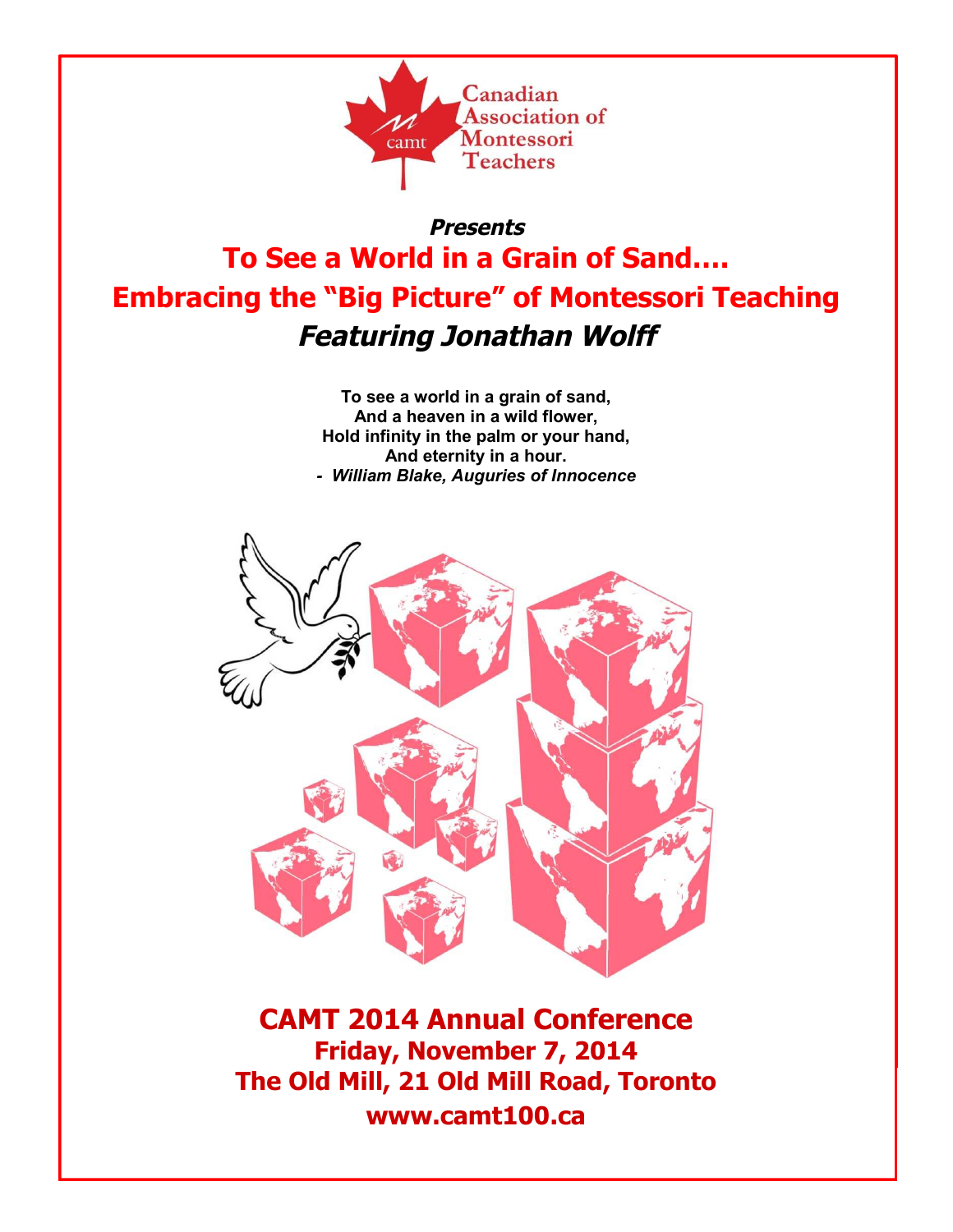## **CAMT CONFERENCE SCHEDULE**

- 8:55 9:00 am Opening Remarks 10:30 am – 12:00 pm Workshops A-G 12:00 – 1:30 pm Luncheon & Displays 1:30 – 3:00 pm Workshops H-K 3:10 – 4:30 pm Workshops L-O 4:30 – 5:00 pm Displays/Tea
- 8:00 8:55 am Registration and Coffee 9:00 – 10:00 am Keynote Presentation – Jonathan Wolff 10:00 – 10:20 am CAMT Annual General Meeting

*NOTE: Displays will be open from 11:30 am to 5:00 pm*

## **Keynote Speaker – Jonathan Wolff To See a World in a Grain of Sand….** *Embracing the "Big Picture" of Montessori Teaching*

Montessori teachers are adept at attuning themselves to the children in their classrooms and creating prepared environments that optimize the learning potential of each student. Often more challenging for them is their working relationships with parents and fellow staff; their knowledge of other program levels and enrichment classes in their schools; and keeping themselves abreast of current research in the fields of human development, professional communications, and instructional practice.

It's easy to become myopic within one's own teaching environment and lose sight of the larger infrastructure of Montessori education, the anatomy of the whole school, and of the resources and relationships that could improve the quality of our programs and attract more families to the Montessori experience.

In this keynote presentation Jonathan Wolff will discuss the critical need for Montessori educators to stretch themselves beyond the boundaries of their own classrooms and school communities, to embrace the larger world of Montessori education and the responsibility to be part of the "big picture."

## **About Jonathan Wolff…**

*Jonathan is a consultant, trainer, speaker and author who infuses his work in leadership development with 30 years experience as an educator and administrator. Founder and Director of Learning for Life and Montessori Leadership, Jonathan provides retreats, workshops, consultations and coaching for parents, educators, leaders, Boards of Directors, community organizations and learning communities around the globe.The best-practice leadership retreats and workshops he leads facilitate community building, strategic planning and improved organizational effectiveness.*

*After earning his B.A. degree in Secondary Education from Temple University, Jonathan began teaching at-risk youth in Philadelphia. Early in his career, he read several books on the Montessori philosophy and quickly recognized the power her work in human development had to effect transformation not only within the young child, but within adults as well. He went on to study with Mother Isabelle Eugenie, one of Dr. Montessori's first students, earned his Early Childhood Credential through the Association Montessori Internationale (AMI), and began his career as a Montessori educator at one of the first Head Start Montessori Centers in the United States.*

*Jonathan's incisive ability to apply Dr. Montessori's educational constructs to training adults led him to positions as a teacher trainer, as the director of education and training for various education and business organizations, and as the administrator for several nationally recognized schools. Thirty years in the field have provided him with solid first-hand experience in leading and managing rapidly growing for-profit and not-for-profit schools, education institutions and business organizations.*

*Today, the primary focus of his consulting practice is on leadership development – designing best practices and writing books and articles that enhance individual and organizational performance. His creative, interactive programs, his humorous and inspiring teaching style, and his deep insight into the needs of people and organizations are in demand by organizations around the world.*

*experience at a reasonable price. (NOTE: This statement excludes the 2012 joint CAMT/CCMA 2 Day Conference)*

*Did you know that the member registration fee for the CAMT Conference has been \$170 for*

*Despite rising costs, CAMT is committed to providing members*

*with the best conference*

*over 5 years?*

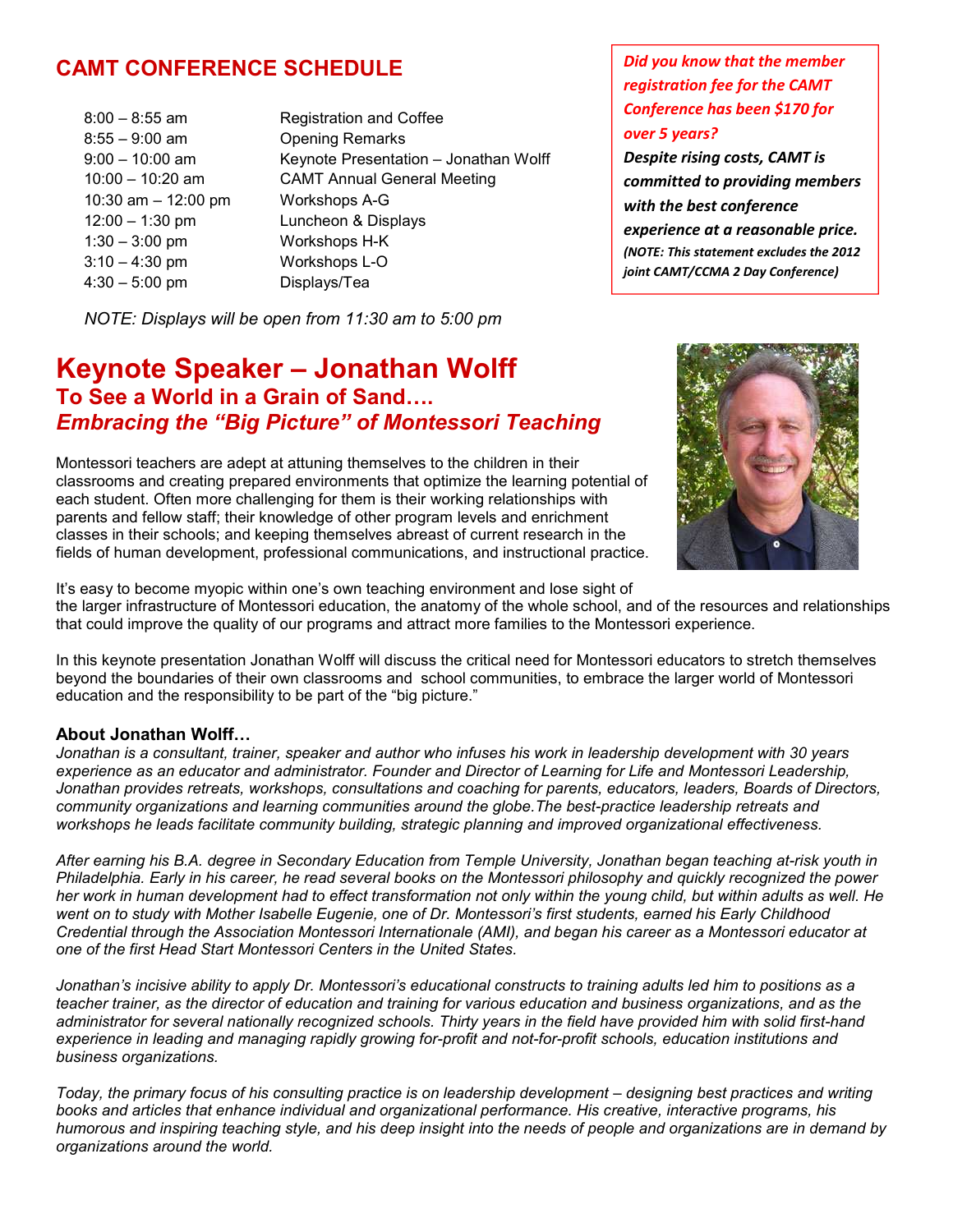## **MORNING Workshops (10:30 am – 12:00 pm)**

## *A - Brain Boosters for Developing Brains (ALL)*

#### **Paul Hyman – Toronto, Ontario**

Looking for new innovations to add to your lesson plans? Interested in applying the latest neuroscience research into the classroom? This session will catalyse you creativity in a fun and interactive way that will appeal to all your students. Brain Fitness presents a collection of break through ideas. This presentation is sure to give you some fresh thinking to help you make connections which will lead to GREAT ideas for a variety of learning styles.

#### About Paul Hyman…

*Paul Hyman is president of Brain Fitness International. Paul is a "Sensory Integration/Brain Trainer" specialist combining mind/body approaches and brain research. For 25 years he has worked in conjunction with other healthcare and educational professionals. He works internationally with clients and trains other professionals in his approach. His experiential style of teaching and growing collection of playful toys/teaching aids makes for a fun, one-of-a-kind memorable learning experience.*

## *B - The Center of Life, Toward an Ocean Curriculum (Elementary)*

## *NOTE: THIS SESSION IS A 2 PART SESSION, FROM 10:30 AM to 12:00 PM AND 1:30 PM to 3:00 PM YOU ARE EXPECTED TO ATTEND BOTH SESSIONS AND ARE NOT PERMITTED TO JOIN THE SESSION AT 1:30 IF YOU HAVE NOT TAKEN THE 10:30 AM SESSION*

#### **Victor Young – Beverly, Massachusetts**

The ocean produces half the oxygen we breathe. It influences all of the weather on the planet, puts food on our plates, gives us medicine, and provides transportation. One in six jobs in the US is marine related. It is important that our children build an understanding of the ocean so that they will be passionate stewards of it and the resources it provides.

This two part workshop provides an understanding of how important the ocean is to us and how our interdependence is critical to our survival. Join Victor in building a commitment to creating a lasting legacy of stewardship and stainability for our ocean and our planet. Part two is a hands on workshop where we will do a layout of an ocean timeline and discuss ocean based lessons and curricular tie-ins of an ocean curriculum..

#### About Victor Young…

*After working twenty years as an artist and an engineer Victor returned to school for his masters degree in education. He began teaching in 2007 at Stoneridge Children's Montessori in Beverly, Massachusetts. He currently teaches Upper Elementary Science and Humanities and Middle School Science at Harborlight Stoneridge Montessori. He is interested in researching the development of creativity and critical thinking in the classroom and is working to develop an integrated ocean curriculum. He has three daughters, two of which are Montessori alumni.*

## **C - Nurturing: The Heart of the Toddler Environment (Toddler)**

#### **Nancy Coyle–Toronto, Ontario**

Montessori education is relational. At the Infant and Toddler level the child separates from their caregiver(s) to enter into a larger community. The teacher must reach out to the child and the family in a supportive role. This workshop will look at Montessori practices that facilitate insights regarding the child and his/her family. In addition, we will consider positive approaches that encourage a nurturing relationship.

#### About Nancy Coyle …

*This workshop is facilitated by Nancy Coyle, Director of the Toronto Montessori Institute who received her Infant Toddler Diploma in 2009. For the last 30 years Nancy has been involved in Montessori education, integrating her experiences as teacher, administrator, trainer, and parent. She recognizes that while children, especially at this age, meet universal developmental milestones, the context in which they live has changed. Both teachers and parents have different expectations for the child and themselves. She continues to work to ensure that children's needs are met in developmentally appropriate ways.*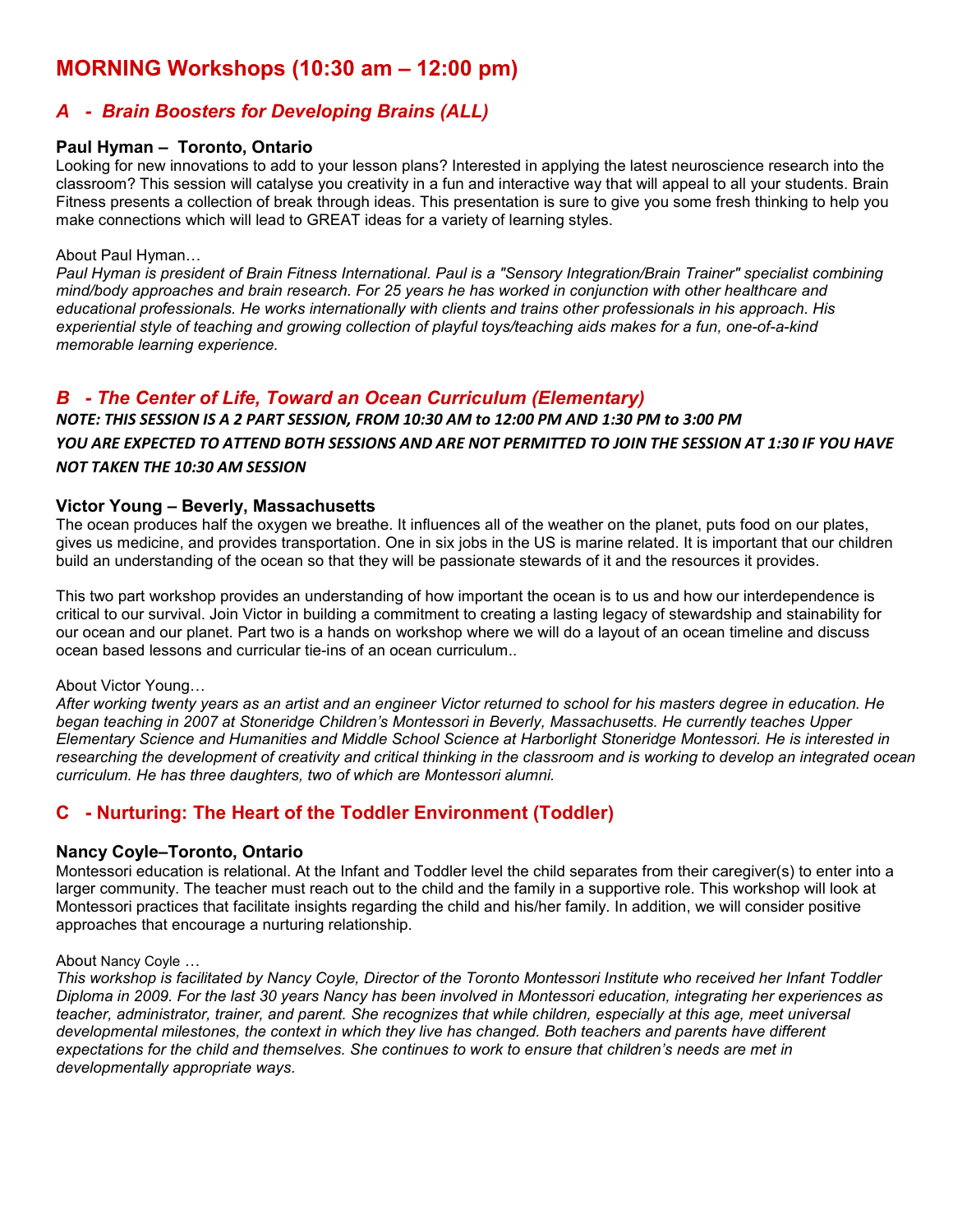## *D - French (Casa)*

#### **Veronica Jazzar– Aurora, Ontario**

This workshop will focus on the success of the French education program at Aurora Montessori School. French at AMS has become an integral part of the school's well-rounded and greatly respected program. During this session, you will be presented with, and be able to participate in, some of the great lessons, tips and tricks used by AMS French teachers. There will be games, songs and programs that are a sure fire way to get you motivated to implement or improve on the French program in your school

#### About Veronica Jazzar…

*Having taught Casa-Level and Grade 1-3 French through creative songs, games and activities, "Miss Veronica" has experience shaking things up in the classroom. She thrives on finding new and exciting ways to present a new language to the children. Her enthusiasm, passion, creativity and love of fun make it easy for students to embrace French and to look forward to their lessons.*

## *E – Developing Montessori Adolescent Curriculum - How We Meet Our Students' and Parents' Needs While Staying True to Montessori (Adolescent)*

#### **Pat Gere and Sarah Wheeler – Ottawa, Ontario**

Using the key of student engagement and other Montessori principles, we'll look at how we create and deliver curriculum at the adolescent level. OMS has had an adolescent program since 2004. Pat and Sarah will share their experiences from the broad philosophical level to planning and the hands on day-to-day experience.

#### About Pat Gere…

*Pat Gere has been head of OMS Montessori since 2000. She is Casa and Elementary trained and began work at the adolescent level at Montessori House of Children (now Montessori Academy of London) in 1993. Pat spearheaded the current OMS Adolescent program in 2003 and continues to teach one of the adolescent math courses. Pat took the NAMTA Montessori Orientation to Adolescent Studies in Cleveland in 2004.*

#### About Sarah Wheeler…

*Sarah Wheeler has been one of the OMS Adolescent practitioners since 2008. She is Elementary trained and began working at OMS in 1997. Sarah completed the NAMTA Montessori Orientation to Adolescent Studies in Cleveland prior to joining the adolescent community. Sarah is our senior Adolescent practitioner with a focus on the Humanities, although she is also a 'Jack of all trades' as is true of most Adolescent guides.*

## *F - Prove it! Montessori Research (ALL & Admin)*

#### **Katrina Mosscrop – Bracebridge, Ontario**

Why Montessori? The answers are in the research. Katrina Mosscrop will present data and anecdotes from her awardwinning thesis: Place Attachment: Grade 2 Students' Special Places at their Schools. She will also offer an engaging and accessible overview of relevant research in Montessori. You will leave with resources for using research at teacher and parent education workshops. You will learn how to conduct your own informal research and share it effectively to strengthen our classrooms and curriculum.

#### About Katrina Mosscrop…

*Katrina Mosscrop discovered Montessori as a Casa student. She has since completed her Elementary Montessori Teacher Training at the Toronto Montessori Institute and earned her Master of Education from Queen's University. She is the recipient of the American Montessori Society thesis award 2013 for outstanding research in Montessori education. Mosscrop was also selected to publish a manuscript based on her thesis research in the Rosa Bruno-Jofre Graduate Student Symposium, Selected Papers, Volume 6. She has presented her research at Queen's Education Student Symposium and AMS Conferences 2011 and 2013. Mosscrop is the elementary teacher at the Montessori School of Bracebridge.*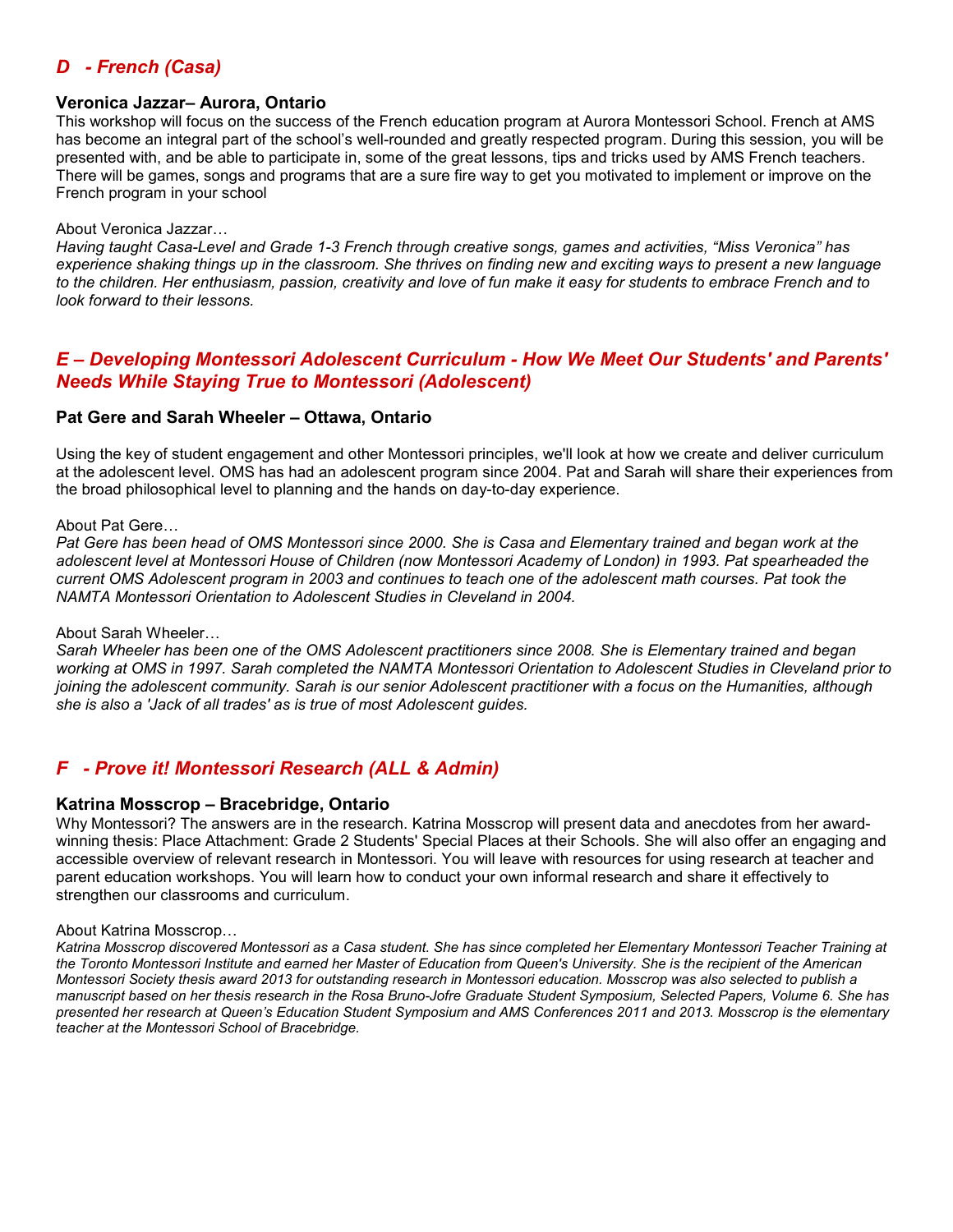## **AFTERNOON Workshops 1 (1:30 – 3:00 pm)**

## *B - The Center of Life, Toward an Ocean Curriculum (Elementary) CONTINUATION NOTE: THIS SESSION IS A 2 PART SESSION, FROM 10:30 AM to 12:00 PM AND 1:30 PM to 3:00 PM YOU ARE EXPECTED TO ATTEND BOTH SESSIONS AND ARE NOT PERMITTED TO JOIN THE SESSION AT 1:30 IF YOU HAVE NOT TAKEN THE 10:30 AM SESSION*

## *G - Creating a Collaborative and Cohesive "Best Practice" Montessori Program (ALL)*

### **Jonathan Wolff - Berkeley, California**

Many fine Montessori programs nonetheless function like archipelagos of classrooms, in which teachers close their doors and teach in a vacuum, based on curriculum and instructional practices they have utilized since the days of their preservice training. In such schools students experience and parents witness different learning outcomes and teaching strategies. Teachers in these programs are often not comfortable sharing, comparing, and evaluating the differences in their approaches in a calm, collaborative, and scientific manner. As a result, inconsistencies in program quality are perpetuated.

In this workshop we will explore how Montessori teachers and instructional leaders can create a faculty culture of collaborative inquiry, one that fosters the most authentic Montessori practice and a more cohesive program.

About Jonathan Wolff… *See KEYNOTE Biography*

## **H - Salient Features of Practical Life Exercises in a Toddler Environment (Toddler)**

#### **Nandita Agarwala – Pickering, Ontario**

When working with toddlers, we sometimes tend to forget that Practical Life exercises for them begin at the door of their environment. Right from the time they come in, take off their shoes and jackets, their journey of independence begins.

Through this interactive workshop, we will learn how to incorporate activities into the Toddler environment while keeping in mind the developmental needs of these children that are between the ages of 12-18 months. We will learn how to incorporate these activities into the daily routine and transition time of toddlers. We will brainstorm and come up with ideas on creating new activities in the different areas of Practical Life exercises that would be successful with toddlers.

#### About Nandita Agarwala…

*A passionate and true Montessori Educator and a loved directress, Nandita Agarwala has been an avid student herself for over 25 years - ever since she decided to dedicate her life to the understanding of the development of children and completed her Diploma in Montessori Education in 1987. She also completed the Toddler Montessori Training and Lower Elementary training in India. She continues to teach and learn, all at the same time while having established a wonderful Montessori school in Pickering, Ontario, by the name of 'Montessori Mantra'.*

*Nandita completed her MACTE certification (Casa) after she moved to Toronto in 2006.She is currently completing her Trainer of Trainers' Course from the Montessori Teachers College, Toronto and also gives lectures at the college. She is a board member of Canadian Association of Montessori Teachers and is also associated closely with the Canadian Council of Montessori Administrators. Nandita is the proud mother of two boys aged 26 and 23.*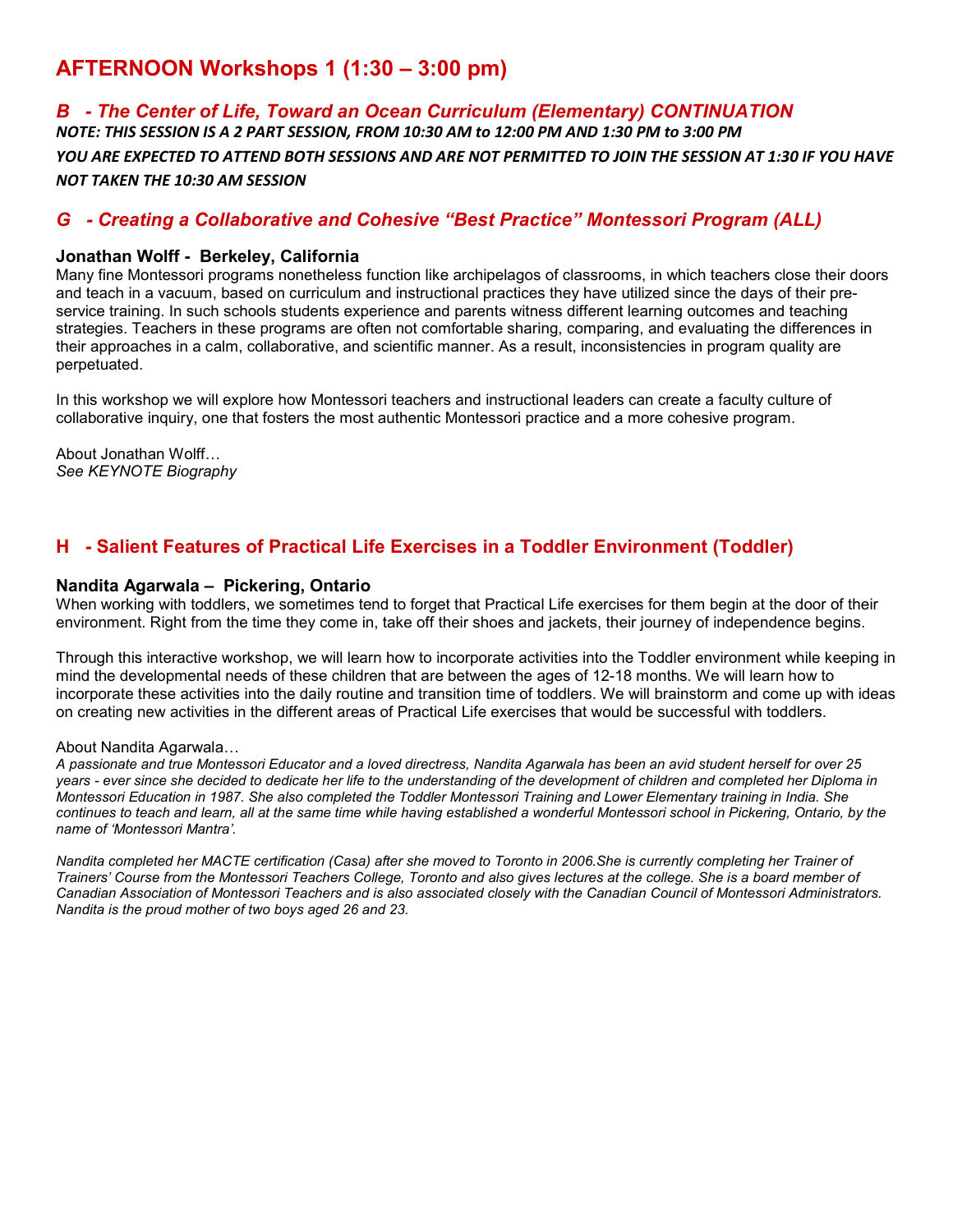## *I - Math Materials for the Adolescent (Adolescent)*

#### **Michael Waski – Independence, Ohio**

Adolescents do and will use materials in mathematics (though in different ways than the elementary child) if they are appropriate for their age group. Some materials have been developed particularly for the adolescent, some Montessori materials are repurposed for new and exciting uses, and historical materials are also explored by the adolescent. In this workshop an overview of the importance of "materialized abstractions" will be discussed along with lots of pictures of the many different materials adolescents are using and how they use them.

#### About Michael Waski…

*Michael Waski is a math teacher at Montessori High School at University Circle in Cleveland, Ohio, USA. He holds the AMI Elementary Diploma from Bergamo. Michael has taught for over fifteen years in Montessori adolescent programs in California and Ohio, and has been on staff of the AMI Montessori Orientation to Adolescent Studies for nine years. He has recently published a book, Montessori Algebra for the Adolescent, a summary of lessons from pre-algebra through calculus.*

## *J – Food for Thought – Not Consumption: Protecting and Educating Our Children In an Age of Environmental Crisis (ALL Levels)*

#### **Karen Fagan – Meaford, Ontario**

How green is your school? Are we leading by example? We prepare our classroom environments for optimum stimulation, learning and independence but how much thought do we put into the actual physical safety of the environment with respect to the quality of the air, water, food, level of toxins in various materials that impact the health of our children. Are we, as Montessorians, taking advantage of our Cultural curriculum to enhance the relationship between man and his environment. Montessori is the perfect platform to convey the message of interdependence and interconnection of everything; to raise our awareness and understanding in order to motivate us all to do what is necessary to help fix the planet. Practical applications, suggestions and reference materials will be provided. Let's inspire our students and reawaken ourselves!

#### About Karen Fagan…

*Karen Fagan has been a Montessori Educator for 40 years in a variety of capacities as: classroom directress, Head teacher, Principal of the former High Park Centennial Montessori School, Special Needs Consultant, Reading Specialist and tutor, Guest lecturer and Workshop Presenter for many Montessori Schools, Montessori Training centers, CAMT and CCMA organizations. She has also been an External Oral Examiner for the Toronto Montessori Institute and the former Sheridan training college. In addition to being a dedicated Montessorian, she is a passionate naturalist and outdoor adventurist and has led many children's camping trips. She now focuses her concerns on the sustainability of the environment by volunteering, participating and belonging to numerous nature and environmental groups such as the Bruce Trail, Nature Ontario, David Suzuki Foundation, Transition Meaford (community sustainability), friends of McGregor Park and Canada Backyard Birdwatch. Her goal is to inspire, educate, encourage and motivate others to become actively involved in saving our planet.*

# *NOTES*

- **SPACE IS LIMITED Register Early to Avoid Disappointment**
- No refunds will be issued.
- A service charge of \$20 will be levied on all cheques returned NSF.
- Program subject to change.
- All workshops have limited space. Register early to ensure you are accepted into the workshops of your choice!
- **Confirmations will be sent via email ONLY** if you do not receive a confirmation 1 week prior to the conference, please contact us via email at info@camt100.ca to confirm your attendance.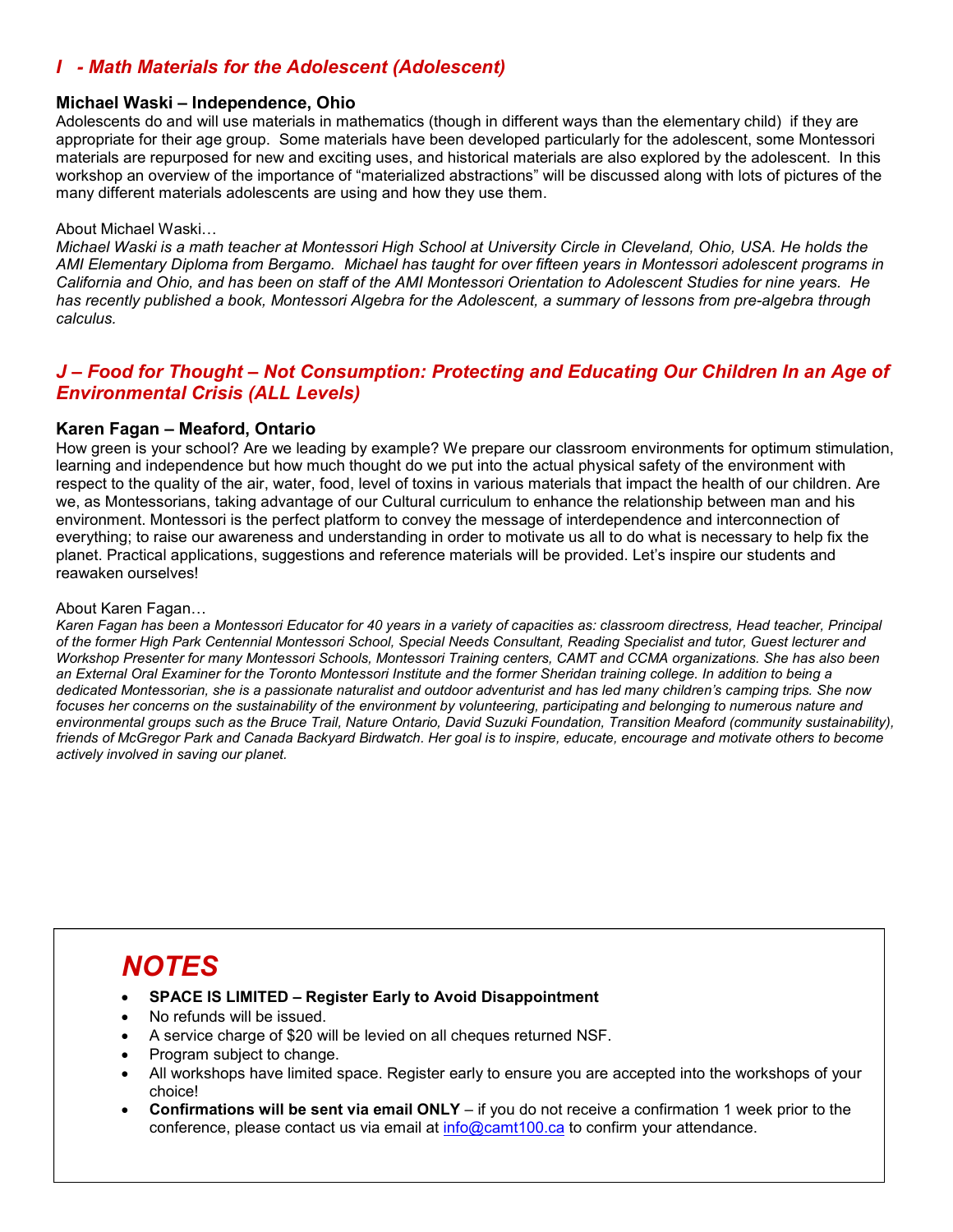## **K - Exploring the Concept of Time Through Various Montessori Activities (Casa & Lower Elementary)**

#### **Daniel Jutras – Toronto, Ontario**

As Montessori Teacher-Guides, we recognize the struggle and confusion a child can live in being familiar with the concept of time; Piaget wrote that this concept is the toughest for a young child. However, we can facilitate the grasp of this concept in enriching the environment with various classroom materials and presentations of activities.

During the first part of this presentation, you will see how the child can explore these seemingly invisible aspects related to time: passage of time, length of time and cycle of time. Using concrete materials such as time-lines, golden beads, and friezes, we will show you how to invite the youngest child for a discovery and understanding of this abstract idea where Culture, Science and History are interlaced.

In the second part, let's put our feet in the shoes of the child in order to bring him in a fantastic journey based on scientific research: the creation of our Universe from Azoic Era to Neozoic Era in spurting impressions at the launch of every prehistoric era. Objects and pictures from each era distributed on a 45 feet ribbon in diverse colors supported by an uncomplicated text will make the Timeline of the Universe. Let's explore for our enjoyment and the benefit for children.

#### About Daniel Jutras…

*Daniel Jutras is the Founder, Master Teacher, lecturer and examiner of the Canadian Montessori Teacher Education Institute (CMTEI).He has received his Montessori Teacher Education certification from AMI (Association Montessori Internationale) (3-6+) from Perugia, Italy,(1987) (his trainer was the late Antonietta Paolini who worked with Dr.Maria Montessori for 22 years as her special assistant) and from Montessori St.Nicholas Centre (Elementary). Dr. Jutras has a Ph.D. in Education from the University of Ottawa (1979).For the last 25 years, he has prepared more than 2000 Montessori Teacher Candidates, tutored Montessori Teacher Education Workshops in Europe, Africa, Asia and North America and gives lectures regularly in international Montessori conferences.*

## **AFTERNOON Workshops 2 (3:10 – 4:30 pm)**

## *L - To "Follow the Child", We Must Follow The Family – Cultivating Positive Relationships With Parents Through Understanding Their Needs and Tendencies (ALL)*

#### **Jonathan Wolff - Berkeley, California**

If we had more knowledge of parents' school experiences as children, of their educational perspectives and values, and of their aspirations and anxieties with regard to their child's development, we would be better equipped to understand the needs and tendencies of the students in our classrooms and gain greater levels of cooperation and support from the families we serve. In this workshop we will demonstrate how a few caring questions, posed to parents at the right time and in the right way, can reap enormous amounts of valuable information about their child, but more importantly, build trust and rapport with the families in our classrooms.

About Jonathan Wolff… *See KEYNOTE Biography*

## *M - A Journey That Became a Pilgrimage (ALL Levels)*

#### **Nandita Agarwala – Pickering, Ontario**

A pilgrimage of a very different kind…. What inspired Dr. Montessori to create her Cosmic Peace curriculum? Why did Dr. Montessori come to India and what made her stay there for so long? Come and share this wonderful journey to India and trace the footsteps of Dr. Montessori. You will see some wonderful places and meet great people. You will see the house that Dr. Montessori lived in and be introduced to the place that was a source of inspiration to Dr. Montessori and Cosmic Peace Education. You will also find out about one of her surviving students! Together we will embark on this journey of self-reflection and inspiration.

*About Nandita Agarwala… See biography for Session H*